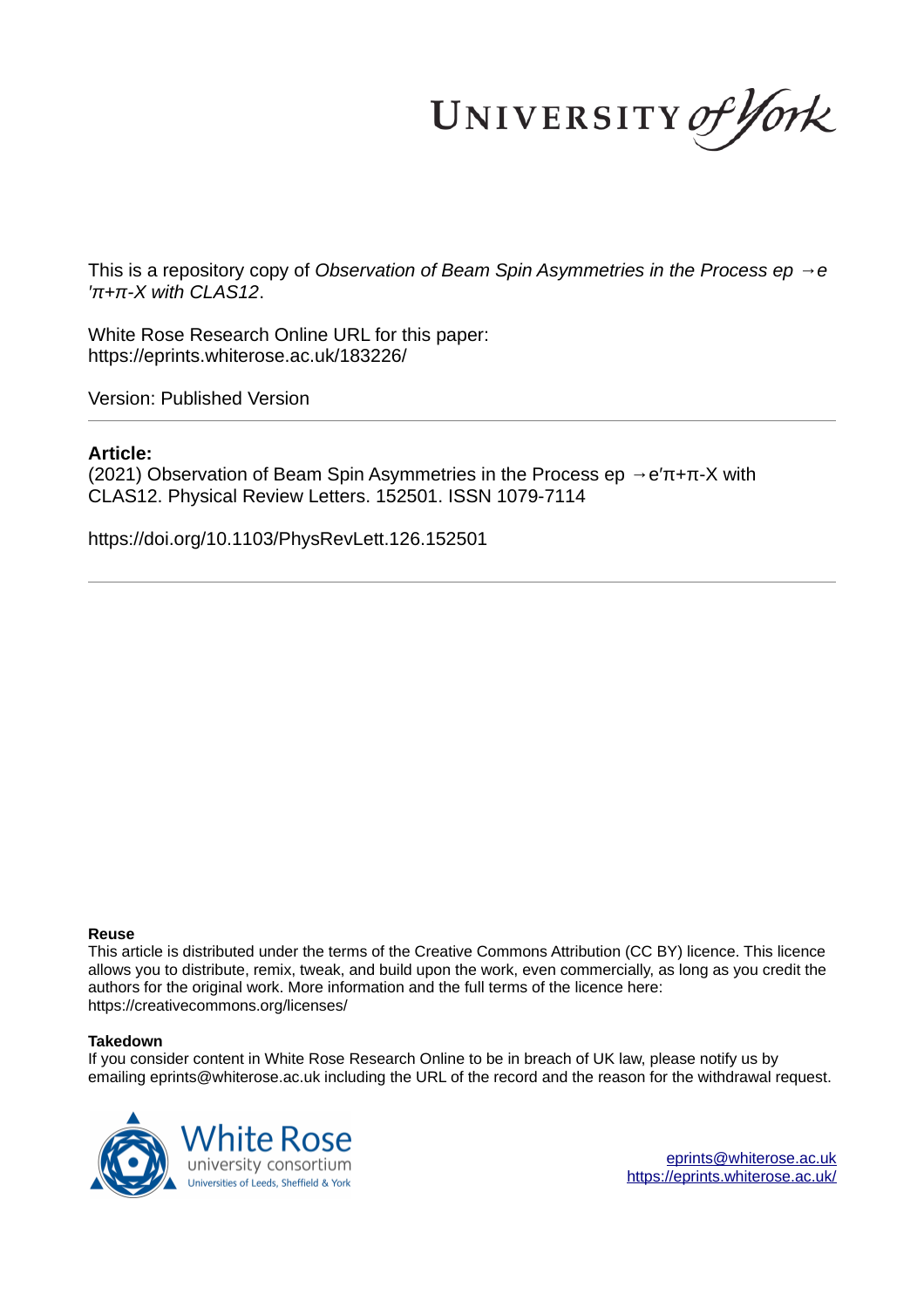# Observation of Beam Spin Asymmetries in the Process  $ep \rightarrow e^{\prime}\pi^{+}\pi^{-}X$  with CLAS12

T. B. Hayward  $\Phi$ , C. Dilks, A. Vossen, A. H. Avakian, S. Adhikari, <sup>4</sup> G. Angelini, <sup>5</sup> M. Arratia, <sup>6,3</sup> H. Atac, <sup>7</sup> C. Ayerbe Gayoso,<sup>1</sup> N. A. Baltzell,<sup>3</sup> L. Barion,<sup>8</sup> M. Battaglieri,<sup>3,9</sup> I. Bedlinskiy,<sup>10</sup> F. Benmokhtar,<sup>11</sup> A. Bianconi,<sup>12,13</sup> A. S. Biselli,<sup>14</sup> M. Bondì,<sup>9</sup> F. Bossù,<sup>15</sup> S. Boiarinov,<sup>3</sup> W. J. Briscoe,<sup>5</sup> W. K. Brooks,<sup>16</sup> D. Bulumulla,<sup>17</sup> V. D. Burkert,<sup>3</sup> D. S. Carman,<sup>3</sup> J. C. Carvajal,<sup>4</sup> A. Celentano,<sup>9</sup> P. Chatagnon,<sup>18</sup> T. Chetry,<sup>19,20</sup> G. Ciullo,<sup>8,21</sup> B. A. Clary,<sup>22</sup> P. L. Cole,<sup>23</sup> M. Contalbrigo, <sup>8</sup> G. Costantini, <sup>12,13</sup> V. Crede, <sup>24</sup> A. D'Angelo, <sup>25,26</sup> N. Dashyan, <sup>27</sup> R. De Vita, <sup>9</sup> M. Defurne, <sup>15</sup> A. Deur, <sup>3</sup> S. Diehl,  $28,22$  C. Djalali,  $20$  R. Dupre,  $18$  M. Dugger,  $29$  H. Egiyan,  $3$  M. Ehrhart,  $30,18$  A. El Alaoui,  $16$  L. El Fassi,  $19$ L. Elouadrhiri,<sup>3</sup> S. Fegan,<sup>31</sup> A. Filippi,<sup>32</sup> T. A. Forest,<sup>33</sup> G. Gavalian,<sup>3</sup> G. P. Gilfoyle,<sup>34</sup> F. X. Girod,<sup>3</sup> D. I. Glazier,<sup>35</sup> A. A. Golubenko,<sup>36</sup> R. W. Gothe,<sup>37</sup> Y. Gotra,<sup>3</sup> K. A. Griffioen,<sup>1</sup> M. Guidal,<sup>18</sup> K. Hafidi,<sup>30</sup> H. Hakobyan,<sup>16,27</sup> M. Hattawy,<sup>17</sup> F. Hauenstein,<sup>17,38</sup> K. Hicks,<sup>20</sup> A. Hobart,<sup>18</sup> M. Holtrop,<sup>39</sup> D. G. Ireland,<sup>35</sup> E. L. Isupov,<sup>36</sup> H. S. Jo,<sup>40</sup> K. Joo,<sup>22</sup> S. Joosten,<sup>30</sup> D. Keller,<sup>41</sup> M. Khachatryan,<sup>17</sup> A. Khanal,<sup>4</sup> A. Kim,<sup>22</sup> W. Kim,<sup>40</sup> A. Kripko,<sup>28</sup> V. Kubarovsky,<sup>3</sup> S. E. Kuhn,<sup>17</sup> L. Lanza,<sup>25</sup> M. Leali,<sup>12,13</sup> S. Lee,<sup>38</sup> P. Lenisa,<sup>8,21</sup> K. Livingston,<sup>35</sup> I. J. D. MacGregor,<sup>35</sup> D. Marchand,<sup>18</sup> N. Markov,<sup>3,22</sup> L. Marsicano,<sup>9</sup> V. Mascagna,<sup>42,13,\*</sup> B. McKinnon,<sup>35</sup> Z. E. Meziani,<sup>30,7</sup> M. Mirazita,<sup>43</sup> V. Mokeev,<sup>3</sup> A. Movsisyan,<sup>8</sup> C. Munoz Camacho,<sup>18</sup> P. Nadel-Turonski,<sup>3</sup> P. Naidoo,<sup>35</sup> S. Nanda,<sup>19</sup> K. Neupane,<sup>37</sup> S. Niccolai,<sup>18</sup> G. Niculescu,<sup>44</sup> T. R. O'Connell,<sup>22</sup> M. Osipenko,<sup>9</sup> M. Paolone,<sup>45,7</sup> L. L. Pappalardo,<sup>8,21</sup> R. Paremuzyan,<sup>3,39</sup> E. Pasyuk,<sup>3</sup> W. Phelps,<sup>46</sup> O. Pogorelko,<sup>10</sup> Y. Prok,<sup>17</sup> B. A. Raue,<sup>4,3</sup> M. Ripani,<sup>9</sup> J. Ritman,<sup>47</sup> A. Rizzo,<sup>25,26</sup> P. Rossi,<sup>3,43</sup> J. Rowley,<sup>20</sup> F. Sabatié,<sup>15</sup> C. Salgado,<sup>48</sup> A. Schmidt,<sup>5</sup> E. P. Segarra,<sup>38</sup> Y. G. Sharabian,<sup>3</sup> U. Shrestha,<sup>20</sup> D. Sokhan,<sup>35</sup> O. Soto,<sup>43,16</sup> N. Sparveris,<sup>7</sup> S. Stepanyan,<sup>3</sup> I. I. Strakovsky,<sup>5</sup> S. Strauch,<sup>37</sup> A. Thornton,<sup>35</sup> N. Tyler,<sup>37</sup> R. Tyson,<sup>35</sup> M. Ungaro,<sup>3</sup> L. Venturelli,<sup>12,13</sup> H. Voskanyan,<sup>27</sup> E. Voutier,<sup>18</sup> D. P. Watts,<sup>31</sup> K. Wei,<sup>22</sup> X. Wei,<sup>3</sup> M. H. Wood,<sup>49</sup> B. Yale,<sup>1</sup> N. Zachariou,<sup>31</sup> and J. Zhang<sup>41</sup>

(CLAS Collaboration)

 $1$ College of William and Mary, Williamsburg, Virginia 23187-8795, USA

 $2^2$ Duke University, Durham, North Carolina 27708-0305, USA

<sup>3</sup>Thomas Jefferson National Accelerator Facility, Newport News, Virginia 23606, USA

<sup>4</sup>Florida International University, Miami, Florida 33199, USA

<sup>5</sup>The George Washington University, Washington, D.C. 20052, USA

 $^6$ University of California, Riverside, Riverside, California 92521, USA

<sup>7</sup>Temple University, Philadelphia, Pennsylvania 19122, USA

8 INFN, Sezione di Ferrara, 44100 Ferrara, Italy

9 INFN, Sezione di Genova, 16146 Genova, Italy

<sup>10</sup>National Research Centre Kurchatov Institute–ITEP, Moscow 117259, Russia

 $11$ Duquesne University, 600 Forbes Avenue, Pittsburgh, Pennsylvania 15282, USA

 $^{12}$ Università degli Studi di Brescia, 25123 Brescia, Italy

<sup>13</sup>INFN, Sezione di Pavia, 27100 Pavia, Italy

 $14$ Fairfield University, Fairfield, Connecticut 06824, USA

<sup>15</sup>IRFU, CEA, Université Paris-Saclay, F-91191 Gif-sur-Yvette, France

<sup>16</sup>Universidad Técnica Federico Santa María, Casilla 110-V Valparaíso, Chile

 $17$ Old Dominion University, Norfolk, Virginia 23529, USA

 $18$ Université Paris-Saclay, CNRS/IN2P3, IJCLab, 91405 Orsay, France

<sup>19</sup>Mississippi State University, Mississippi State, Mississippi 39762-5167, USA

<sup>20</sup>Ohio University, Athens, Ohio 45701, USA

 $^{21}$ Università di Ferrara, 44121 Ferrara, Italy

 $^{22}$ University of Connecticut, Storrs, Connecticut 06269, USA

 $^{23}$ Lamar University, 4400 MLK Boulevard, P.O. Box 10046, Beaumont, Texas 77710, USA

<sup>24</sup>Florida State University, Tallahassee, Florida 32306, USA

<sup>25</sup>INFN, Sezione di Roma Tor Vergata, 00133 Rome, Italy

 $^{26}$ Università di Roma Tor Vergata, 00133 Rome, Italy

 $27$ Yerevan Physics Institute, 375036 Yerevan, Armenia

 $^{28}$ II. Physikalisches Institut der Universität Gießen, 35392 Gießen, Germany

<sup>29</sup>Arizona State University, Tempe, Arizona 85287, USA

 $30$ Argonne National Laboratory, Argonne, Illinois 60439, USA

 $^{31}$ University of York, York YO10 5DD, United Kingdom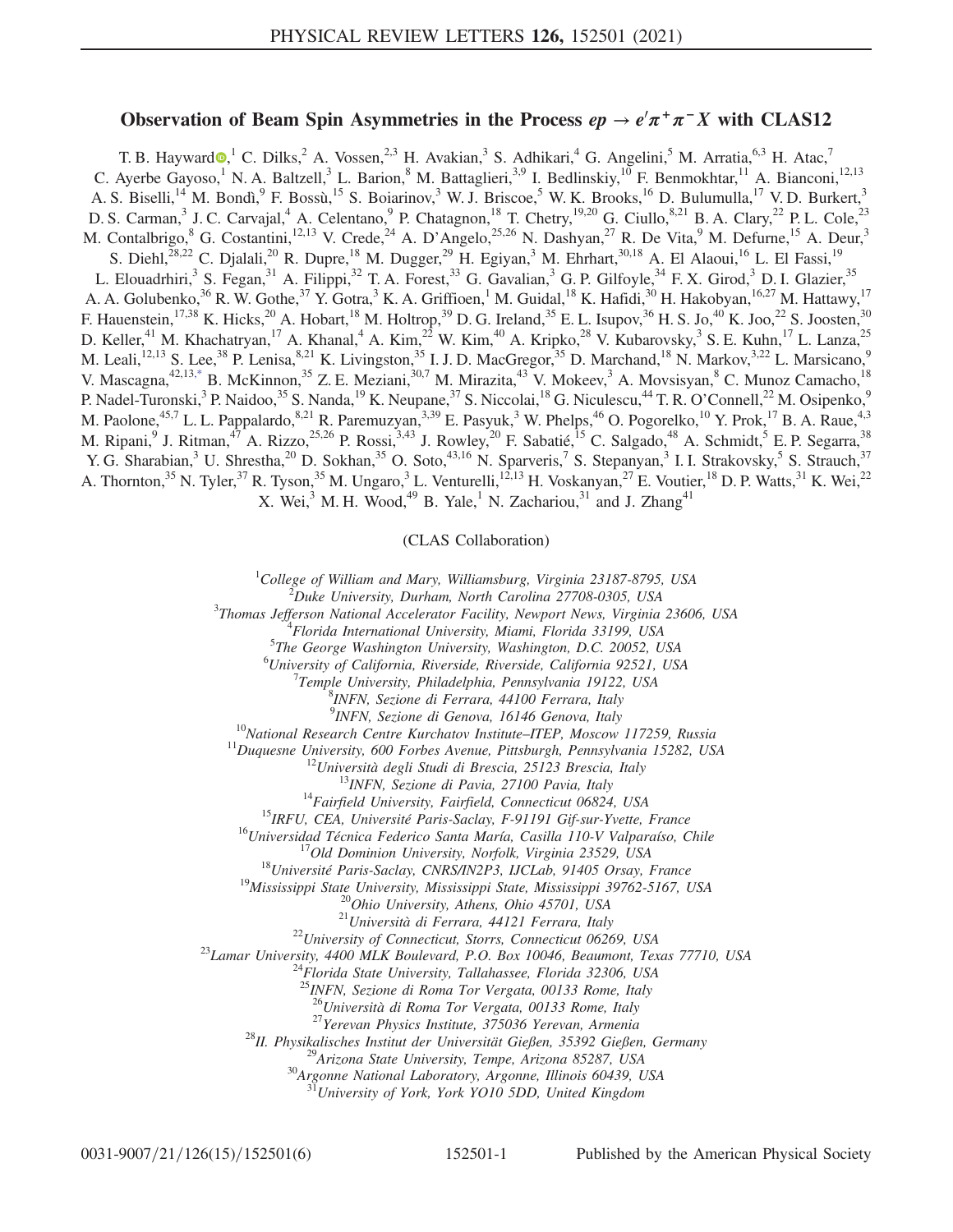### PHYSICAL REVIEW LETTERS 126, 152501 (2021)

<sup>32</sup>INFN, Sezione di Torino, 10125 Torino, Italy 33Idaho State University, Pocatello, Idaho 83209, USA <sup>34</sup>University of Richmond, Richmond, Virginia 23173, USA  $35$ University of Glasgow, Glasgow G12 8QQ, United Kingdom <sup>36</sup>Skobeltsyn Institute of Nuclear Physics, Lomonosov Moscow State University, 119234 Moscow, Russia  $37$ University of South Carolina, Columbia, South Carolina 29208, USA <sup>38</sup>Massachusetts Institute of Technology, Cambridge, Massachusetts 02139-4307, USA  $^{39}$ University of New Hampshire, Durham, New Hampshire 03824-3568, USA  $^{40}$ Kyungpook National University, Daegu 41566, Republic of Korea <sup>41</sup>University of Virginia, Charlottesville, Virginia 22901, USA  $^{42}$ Università degli Studi dell'Insubria, 22100 Como, Italy <sup>43</sup>INFN, Laboratori Nazionali di Frascati, 00044 Frascati, Italy <sup>44</sup>James Madison University, Harrisonburg, Virginia 22807, USA <sup>45</sup>New Mexico State University, P.O. Box 30001, Las Cruces, New Mexico 88003, USA <sup>46</sup>Christopher Newport University, Newport News, Virginia 23606, USA  $^{7}$ Institute fur Kernphysik (Juelich), Juelich 52428, Germany <sup>48</sup>Norfolk State University, Norfolk, Virginia 23504, USA

<sup>49</sup>Canisius College, Buffalo, New York 14208-1098, USA

(Received 12 January 2021; revised 25 February 2021; accepted 18 March 2021; published 12 April 2021)

The observation of beam spin asymmetries in two-pion production in semi-inclusive deep inelastic scattering off an unpolarized proton target is reported. The data presented here were taken in the fall of 2018 with the CLAS12 spectrometer using a 10.6 GeV longitudinally spin-polarized electron beam delivered by CEBAF at JLab. The measured asymmetries provide the first opportunity to extract the parton distribution function  $e(x)$ , which provides information about the interaction between gluons and quarks, in a collinear framework that offers cleaner access than previous measurements. The asymmetries also constitute the first ever signal sensitive to the helicity-dependent two-pion fragmentation function  $G_1^{\perp}$ . A clear sign change is observed around the  $\rho$  mass that appears in model calculations and is indicative of the dependence of the produced pions on the helicity of the fragmenting quark.

DOI: 10.1103/PhysRevLett.126.152501

Protons and neutrons constitute most of the visible matter of the Universe, however, our understanding of how some of their most important properties, such as mass and spin, emerge from the strong interactions of the constituent quarks and gluons is still incomplete. Therefore, the study of the internal dynamics of the nucleon is fundamental to our understanding of the theory of strong interactions and, by extension, our understanding of the nature of matter itself.

Parton distribution functions (PDFs) encode information about the momentum-dependent distribution of quarks inside the proton. A PDF that is not suppressed in the cross-section by the hard scale of the process is said to be at leading twist, or twist-2 [1] and can be interpreted as a probability distribution of the respective parton type. PDFs can also be defined for the cases including additional gluon emission or absorption by the parton after scattering. Such PDFs are in general kinematically suppressed and said to be at subleading, or higher twist.

Comparably, the nonperturbative dynamics of hadronization, the process of the formation of hadrons out of quarks and gluons, are described by fragmentation functions (FFs), which at leading twist can be interpreted in the parton model as the probability that a quark forms a certain hadron. For recent reviews, see Refs. [2–5].

In order to access PDFs and FFs, we consider the semiinclusive deep inelastic scattering (SIDIS) process, where an electron scatters off a proton target at a high enough energy such that it can be described by the scattering off of a single parton in the target [4]. This Letter reports the measurement of beam spin asymmetries for the two-pion production process in SIDIS,

$$
e(\ell) + p(P) \to e'(\ell') + \pi^+(P_1) + \pi^-(P_2) + X, (1)
$$

where the quantities in the parentheses denote the respective four momenta; boldface symbols will indicate the corresponding three momenta. Fragmentation into two pions offers more targeted access to the nucleon structure and allows for the observation of more complex phenomena in fragmentation than single-pion production [3].

Published by the American Physical Society under the terms of the Creative Commons Attribution 4.0 International license. Further distribution of this work must maintain attribution to the author(s) and the published article's title, journal citation, and DOI. Funded by SCOAP<sup>3</sup>.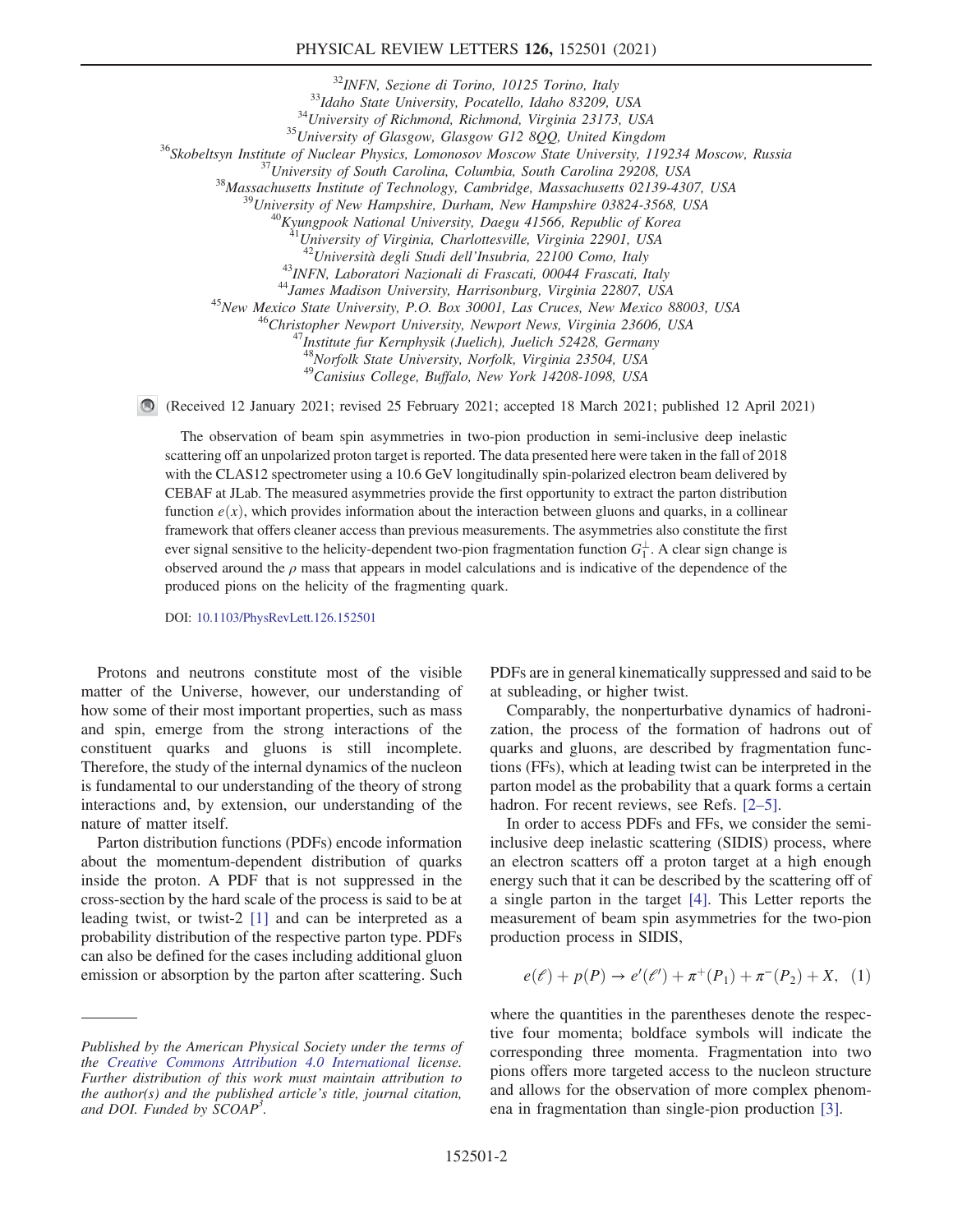Insights into the interaction between gluons and the struck quark in the nucleon can be gained from subleadingtwist PDFs. One such quantity is the collinear twist-3 PDF  $e(x)$  [6,7]. While  $e(x)$  itself lacks a straightforward probabilistic interpretation, its moments provide insight: the first x moment of  $e(x)$  is related to the pion-nucleon  $\sigma$ term, representing the contribution to the nucleon mass from the finite quark masses  $[6,8,9]$ , and the third x moment is proportional to the transverse force experienced by a transversely polarized quark in an unpolarized nucleon immediately after scattering [10,11]. Like the other collinear PDFs,  $e(x)$  is dependent on the scaling variable x, which in the parton picture corresponds to the light-cone momentum fraction carried by the probed quark [4,12] and can be expressed as  $x = Q^2/(2P^{\mu}q_{\mu})$ . As usual,  $Q^2 = -q^{\mu}q_{\mu}$  denotes the scale of the process, where  $q = \ell - \ell'$  is the four momentum of the exchanged virtual photon.

A first model-dependent extraction of  $e(x)$  from singlehadron data has been performed [13], along with another extraction from preliminary two-pion data from CLAS [8,14]. In SIDIS single-hadron production,  $e(x)$  can only be accessed via beam spin asymmetries with the inclusion of the transverse momentum dependence (TMD) of the FF. This leads to a convolution of the PDF and FF over the TMD. Furthermore, factorization of the cross section into PDFs and FFs in the TMD framework is not yet proven at subleading twist [15]. These issues motivate the highprecision measurement of two-pion beam spin asymmetries presented here.

In addition to  $e(x)$ , the other primary focus of the presented measurements is on the dihadron FF  $G_1^{\perp}$ , which describes the dependence of two-pion production on the helicity of the fragmenting quark. No previous measurement sensitive to  $G_1^{\perp}$  exists. Recently, interest in the possible mechanism behind  $G_1^{\perp}$  led to several model calculations [16,17]. In Ref. [17] interference between different partial waves leads to a signal with a distinct dependence on the two-pion invariant mass  $M<sub>h</sub>$ , with a sign change around the  $\rho$  mass. It is also interesting to note that  $G_1^{\perp}$  could be sensitive to QCD vacuum fluctuations [18] and thus to the strong charge-parity problem.

FFs describing two-pion production depend on  $M_h$  and on z, the fraction of the fragmenting quark momentum carried by the pion pair. Dihadron FFs can be decomposed into partial waves [19,20], with the corresponding associated Legendre polynomials depending on the angle  $\theta$ between the hadron momentum  $P_1$  in the dihadron centerof-mass frame, and the direction of the pair momentum  $P_h$ in the photon-target rest frame. This dependence is integrated over the CLAS12 acceptance in the results shown here and the relevant mean  $\theta$  values are given in the Supplemental Material [21].

The data were taken with the CLAS12 spectrometer [22] using a 10.6 GeV longitudinally polarized electron beam delivered by the Continuous Electron Beam Accelerator Facility (CEBAF), incident on a liquid-hydrogen target. The beam polarization averaged to  $86.9\% \pm 2.6\%$  and was flipped at 30 Hz to minimize systematic effects. This analysis uses the Forward Detector of CLAS12, which contains a tracking subsystem consisting of drift chambers in a toroidal magnetic field and high and low-threshold Cherenkov counters to identify the scattered electron and final state pions. Additional identification is performed for electrons with an electromagnetic calorimeter and for pions by six arrays of plastic scintillation counters.

SIDIS events were selected by requiring  $Q^2 > 1$  GeV<sup>2</sup> and the mass of the hadronic final state to be above 2 GeV. Exclusive reactions were removed with the condition on the missing mass  $M_X > 1.5$  GeV, defined as the mass of the unmeasured part of the final state. Contributions from events where a photon is radiated from the incoming lepton were reduced by placing a condition of  $y < 0.8$ , where  $y = P^{\mu} q_{\mu}/(P^{\mu} l_{\mu})$  is the fractional energy loss of the scattered electron, and by requiring a minimum momentum of 1.25 GeV for each pion. Finally, contributions from the target fragmentation region were reduced by requiring  $x_F > 0$  for each pion, where  $x_F$  denotes Feynman x and takes a positive value if the outgoing hadron moves in the same direction as the incoming electron, in the struck quark center-of-mass frame.

The correlations between quark and gluon fields in the nucleon encoded in  $e(x)$ , as well as the hadronization process described by  $G_1^{\perp}$ , are imprinted in the azimuthal angles of the final state hadrons [19,20,23]. An observable sensitive to these functions can be constructed by analyzing beam helicity-dependent azimuthal modulations of the twopion cross section. Figure 1 illustrates the two-pion threemomenta  $P_h = P_1 + P_2$  and  $2R = P_1 - P_2$ , where  $P_1$  is assigned to the  $\pi^+$ . The azimuthal angles  $\phi_h$  and  $\phi_{R_{\perp}}$  are defined as



FIG. 1. The coordinate system used in this analysis. The electron scattering plane is spanned by the incoming and outgoing lepton, the dihadron plane is spanned by  $P_1$  and  $P_2$ , containing also  $P_h$ , R, and  $R_T$ , and the  $q \times P_h$  plane contains only q and  $P_h$ . The azimuthal angles  $\phi_h$  and  $\phi_{R_{\perp}}$  are defined within the plane transverse to  $q$ , from the electron scattering plane to, respectively, the  $q \times P_h$  plane and the dihadron plane.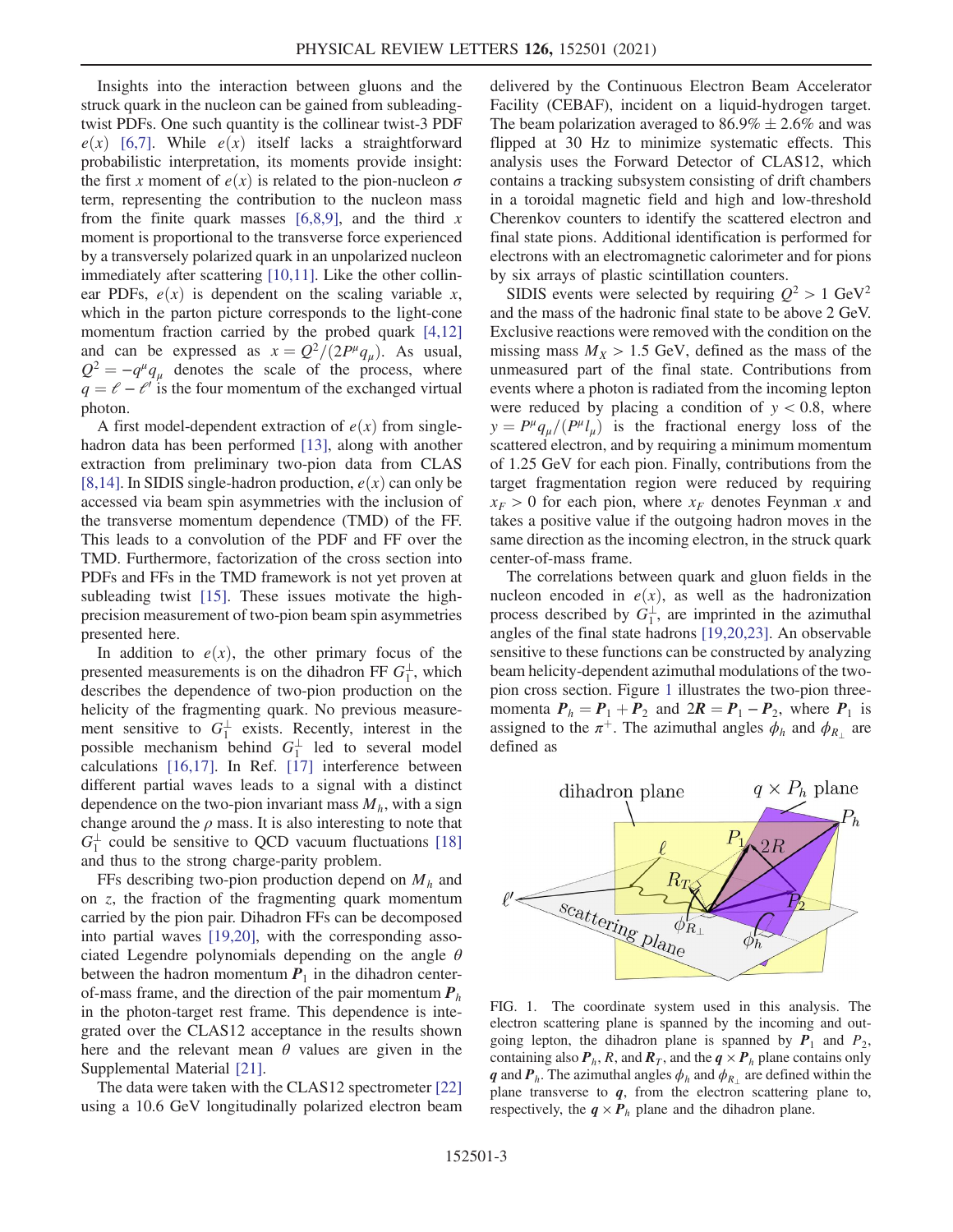$$
\phi_h = \frac{(q \times l) \cdot P_h}{|(q \times l) \cdot P_h|} \arccos \frac{(q \times l) \cdot (q \times P_h)}{|q \times l||q \times P_h|}, \qquad (2)
$$

$$
\phi_{R_{\perp}} = \frac{(q \times l) \cdot R_T}{|(q \times l) \cdot R_T|} \arccos \frac{(q \times l) \cdot (q \times R_T)}{|q \times l||q \times R_T|}, \quad (3)
$$

where  $R_T$  is the component of R perpendicular to  $P_h$ , calculated as  $R_T = (z_2 P_1^{\perp} - z_1 P_2^{\perp})/z$  [16].

The beam helicity-dependent part of the two-pion cross section can be written in terms of PDFs and FFs, integrating over partonic transverse momenta at subleading twist as [19,20,23]

$$
d\sigma_{LU} \propto W\lambda_e \sin(\phi_{R_\perp}) \left[ x e(x) H_1^{\ll}(z, M_h) + \frac{1}{z} f_1(x) \tilde{G}^{\ll}(z, M_h) \right] + \dots
$$
\n(4)

Here, the subscript LU refers to a longitudinally polarized beam and an unpolarized target,  $\lambda_e$  is the electron helicity, and W is a proportionality factor appropriate for twist-3 modulations and dependent on  $x$  and  $y$ , interpreted as the depolarization of the exchanged virtual photon [19,20,23]. Additional azimuthal modulations exist that can also be extracted in a simultaneous fit. Equation (4) omits the sum over quark flavors.

The dihadron FF  $H_1^{\leq}$  that  $e(x)$  is multiplied by is sensitive to the transverse polarization of the outgoing quark and has been extracted from a combined analysis of  $e^+e^-$  data and Monte Carlo tuned to Belle kinematics [24,25]. The second term contains the well-constrained unpolarized PDF  $f_1(x)$  and the twist-3 dihadron FF  $\tilde{G}^{\triangleleft}$ , which is significantly smaller than  $H_1^{\sphericalangle}$  in model calculations [26], but remains unmeasured. The comparison between future target spin asymmetry measurements and the reported beam spin asymmetries may help shed light on the contributions of  $\tilde{G}^{\leq}$  [8].

When the dependence on transverse momenta is included, the cross section depends on  $\phi_h$  and the dihadron FF  $G_1^{\perp}$  appears in a leading-twist term:

$$
d\sigma_{\text{LU}} \propto C\lambda_e \sin(\phi_h - \phi_{R_\perp}) \mathcal{I}[f_1 G_1^\perp] + ..., \quad (5)
$$

where  $C$  is the corresponding depolarization factor for twist-2 modulations and again additional terms exist in the cross section. As  $G_1^{\perp}$  is a TMD FF, it appears in Eq. (5) in a convolution, denoted by  $I$ , of the transverse momentum dependence of  $f_1(x)$ , which has been constrained by data [27], with that of  $G_1^{\perp}$  [19,20,28].

The individual terms can be extracted from Eqs. (4) and (5) by forming the beam spin asymmetry  $A_{\text{LU}}$  from the twopion yields  $N^{\pm}$ , produced from the scattering of an electron with helicity  $\pm$ , written

$$
A_{\rm LU} = \frac{1}{P_{\rm beam}} \frac{N^+(\phi_h, \phi_{R_\perp}) - N^-(\phi_h, \phi_{R_\perp})}{N^+(\phi_h, \phi_{R_\perp}) + N^-(\phi_h, \phi_{R_\perp})}
$$
  
=  $A_{\rm LU}^{\sin(\phi_h - \phi_{R_\perp})} \sin(\phi_h - \phi_{R_\perp}) + A_{\rm LU}^{\sin(\phi_{R_\perp})} \sin(\phi_{R_\perp})$   
+ ..., (6)

and fitting for the resulting azimuthal modulation amplitudes, with  $P_{\text{beam}}$  the beam polarization. The amplitudes in Eq. (6) were extracted from the data using an unbinned maximum likelihood fit that includes additional azimuthal modulations beyond the two listed here, from the cross section partial waves up to  $\ell = 2$ ; see Ref. [20] for details. A binned  $\chi^2$  minimization fit with 8 × 8 bins in  $\phi_h$  and  $\phi_{R_{\perp}}$ was also performed and is in very good agreement with the unbinned fit with a mean reduced  $\chi^2$  of 1.05. The resulting asymmetries have been divided by the polarization and can be further corrected for the ratio of the depolarization factors  $W(x, y)$  and  $C(x, y)$  in Eqs. (4) and (5) to the respective factor  $A(x, y)$  of the unpolarized cross section.

Figure 2 shows the result for  $A_{LU}^{\sin(\phi_{R_\perp})}$  vs x and integrated over the other relevant variables. A significant signal is observed that is relatively flat throughout the valence quark region. The PDF  $e(x)$  is confirmed to be nonzero and its general shape can be inferred because the asymmetry presented here is proportional to  $e(x)H_1^{\sphericalangle}(z, M_h)$  and  $H_1^{\sphericalangle}(z, M_h)$  has been studied previously [8]. The function  $e(x)$  can be extracted point by point from these data when combined with knowledge about  $H_1^{\text{ } \triangleleft}$  and careful consideration of the second term in Eq. (4).

In Figs. 3–5 results for  $A_{LU}^{\sin(\phi_h - \phi_{R_\perp})}$ , sensitive to  $G_1^{\perp}$ , are shown vs  $M_h$ ,  $P_h^{\perp}$  $\frac{1}{h}$ , and z, integrated over the other variables. The quantity  $P_{h}^{\perp}$  $\frac{1}{h}$ , the transverse momentum of the finalstate pion pair with respect to  $q$ , accesses the convolution of the TMD of the PDF and dihadron FF. In particular, a dependence on  $M<sub>h</sub>$  with an explicit sign change around the  $\rho$  mass is seen. This behavior is consistent with model calculations [17] and originates from the real part of the



FIG. 2. The measured  $A_{LU}^{\sin(\phi_{R_\perp})}$  asymmetry vs x. The thin, black bars indicate statistical uncertainties and the vertical extent of the wide, gray bars indicates systematic uncertainties.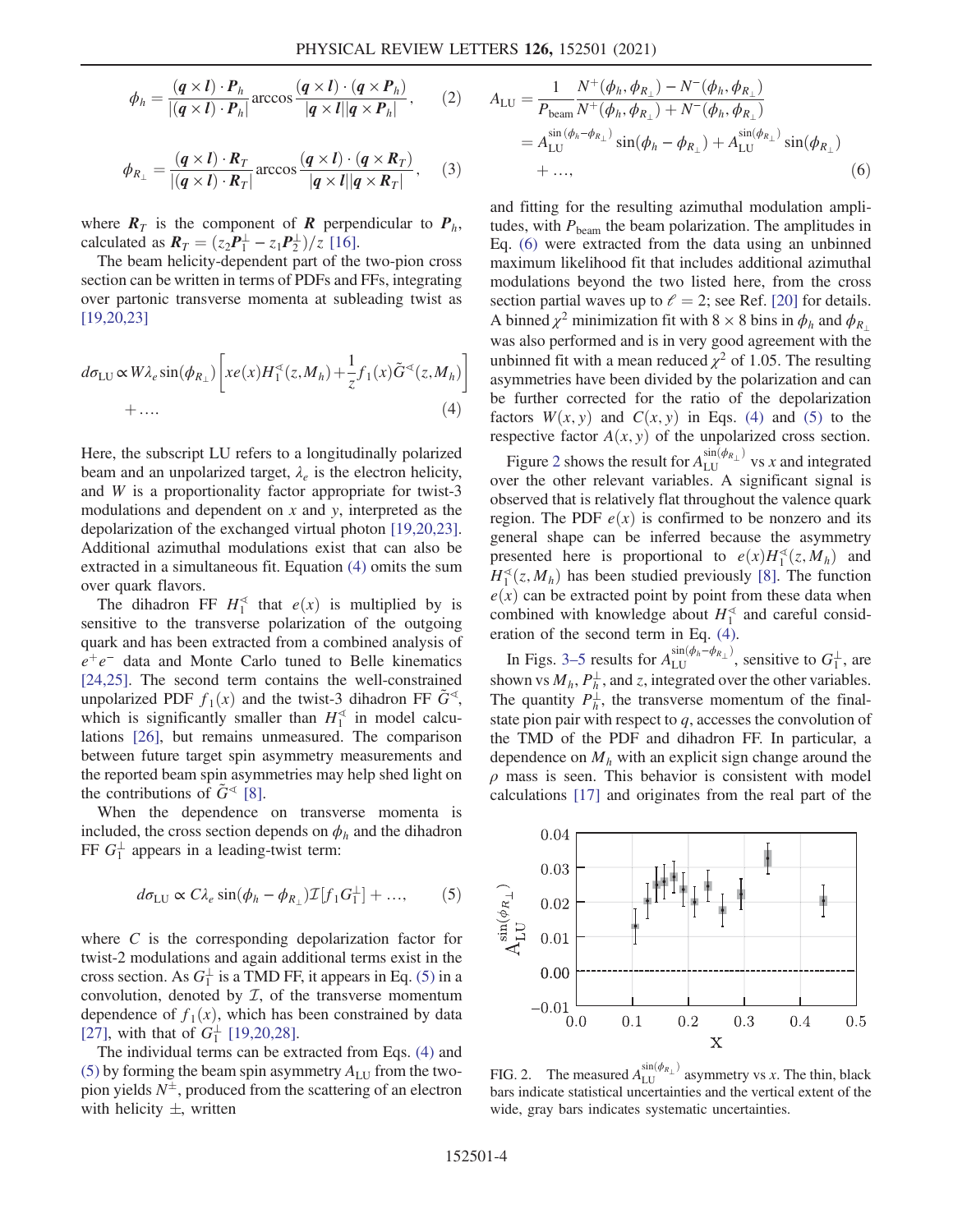

FIG. 3. The measured  $A_{LU}^{\sin(\phi_h-\phi_{R_\perp})}$  asymmetry vs  $M_h$ . The thin, black bars indicate statistical uncertainties and the vertical extent of the wide, gray bars indicates systematic uncertainties.

interference of s-wave and p-wave dihadrons. This significant asymmetry with its sign change is clear experimental evidence that the produced pions depend on the helicity of the fragmenting quark.

In order to investigate the possible differences in effects coming from uncorrelated and correlated hadrons, the data were further split into events with  $M_h < 0.63$  GeV and  $M_h > 0.63$  GeV to observe the dependence on z and on  $P_h^{\perp}$  $\frac{1}{h}$ . The dependence on  $P_h^{\perp}$  $\frac{1}{h}$  is of special interest, since here for the first time results are shown that are sensitive to a TMD fragmentation into two pions. It is a common assumption that the transverse momentum dependence of the PDFs and FFs is Gaussian [4] and the data are consistent with this assumption. One conjecture about the source of the different sign in both mass regions is that for  $M_h > 0.63$  GeV, vector mesons make up a significant fraction of the hadron pairs, which changes the transverse momentum spectrum. Finally, the dependence of the asymmetry on  $z$ , shown in Fig. 5, is relatively flat for



FIG. 4. The measured  $A_{\text{LU}}^{\sin(\phi_h-\phi_{R_\perp})}$  asymmetry vs  $P_h^{\perp}$ . The data have been split into two bins of  $M_h$  above and below 0.63 GeV. Asymmetries for lower values of  $M_h$  are shown in red circles and the blue crosses show the values for higher  $M<sub>h</sub>$ . The thin, solid bars indicate statistical uncertainties and the vertical extent of the wide bars indicates systematic uncertainties.

both  $M_h$  bins with the exception of  $z < 0.5$  for the lower  $M_h$  bin, where the asymmetry is smaller.

Systematic effects on these measurements have been studied using a Monte Carlo simulation based on the PEPSI generator [29] and a GEANT4-based simulation of the detector [30,31] that was tuned to match the CLAS12 data. The systematic uncertainties are dominated by contributions from baryonic decays from the target fragmentation region, bin migration effects, and a scale uncertainty stemming from the uncertainty on the beam polarization. Baryonic contributions from the target fragmentation region are dependent on z, reaching up to 6% at the lowest z but falling steeply to about  $1\%$  at z of 0.755. Bin migration effects are only significant for the  $M_h$  dependence of  $A_{\text{LU}}^{\sin(\phi_h-\phi_{R_\perp})}$ , which changes rapidly around the  $\rho$ mass. In this region, systematic uncertainties from bin migration reach up to 10% of the asymmetry. The beam polarization scale uncertainty is 3.0%.

Several additional sources of systematic uncertainties have been studied but found to be negligible. Contributions include particle identification, radiative effects, accidental coincidences, and the photoproduction of electrons that are misidentified as the scattered electron.

Equations (4) and (5) show the beam spin dependent part of the cross section, however, the asymmetries  $A_{LU}$  are normalized by the beam spin independent cross section  $\sigma_{UU}$ . The unknown relative strength of the partial waves contributing to  $\sigma_{\text{UU}}$ , along with their nonorthogonality within the experimental acceptance, leads to an effective shift in the extracted asymmetries. The size of this effect has been estimated elsewhere [32], but a precise systematic assignment requires a more thorough understanding of the unpolarized fragmentation function than is currently available. The Supplemental Material [21] contains estimates of the effect on  $A_{LU}$  based on Monte Carlo studies, however these estimates are based on an assumption of the size of



FIG. 5. The measured  $A_{\text{LU}}^{\sin(\phi_h-\phi_{R_\perp})}$  asymmetry vs z. The data have been split into two bins of  $M_h$  above and below 0.63 GeV. Asymmetries for lower values of  $M<sub>h</sub>$  are shown in red circles and the blue crosses show the values for higher  $M<sub>h</sub>$ . The thin, solid bars indicate statistical uncertainties and the vertical extent of the wide bars indicates systematic uncertainties.